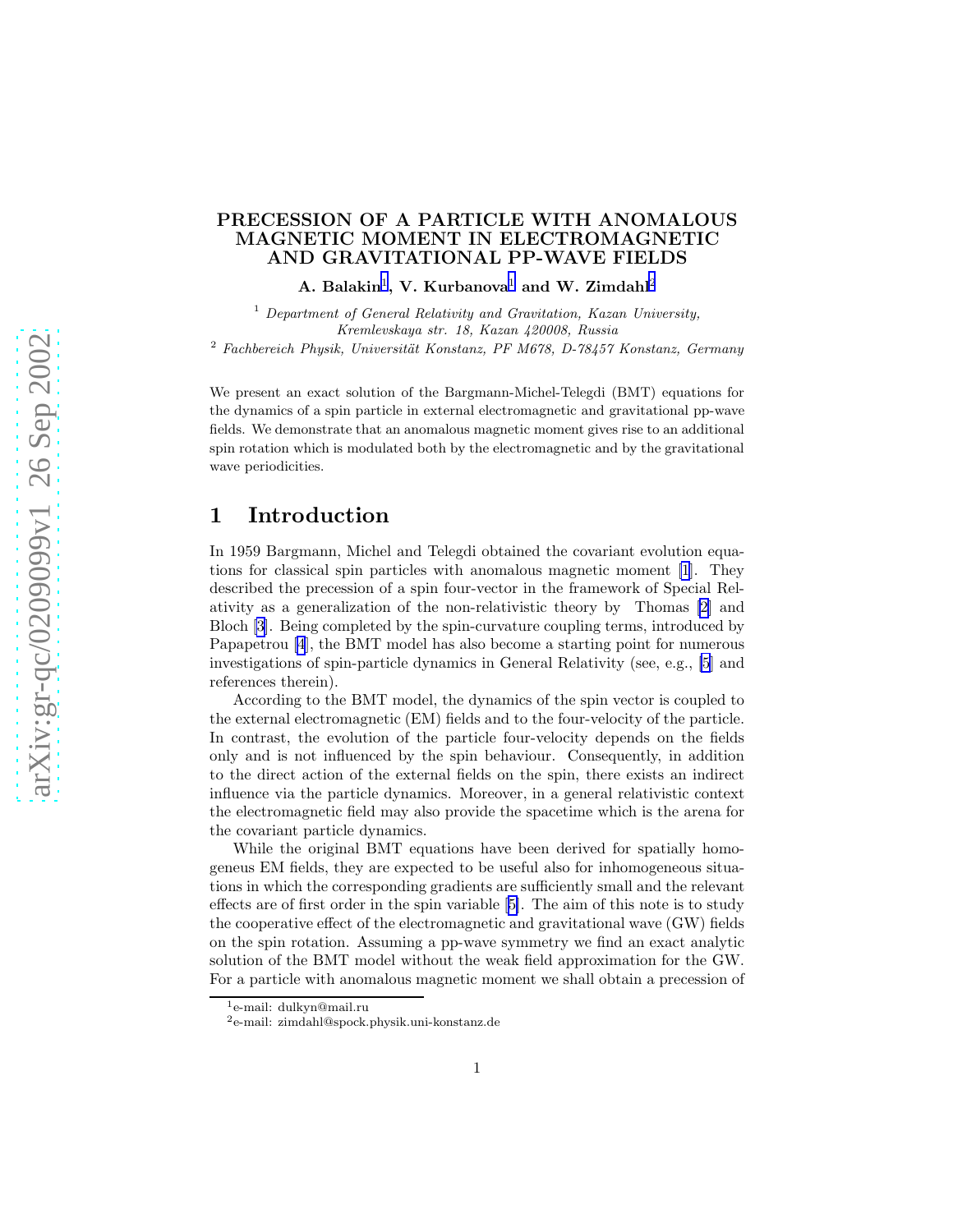<span id="page-1-0"></span>the spin vector the frequency of which is double-periodic, i.e., it inherits both the EM and GW field periodicities.

# 2 Basic Theory

Our approach is based on the coupled set of Einstein's equations for the gravitational field, Maxwell's equations for electromagnetic field and the BMT equations for a charged spin particle with anomalous magnetic moment. The particle will be regarded as a test particle, i.e., the EM and GW fields are background fields which are not influenced by the particle motion.

## 2.1 External pp-wave fields

The external fields are assumed to have pp-wave symmetry. The first one is a GW field with the metric [\[6](#page-7-0)]

$$
ds^{2} = 2du dv - L^{2} \{ 2\sinh 2\gamma dx^{2} dx^{3} + \cosh 2\gamma \left[ e^{2\beta} (dx^{2})^{2} + e^{-2\beta} (dx^{3})^{2} \right] \}, (1)
$$

where

$$
u = \frac{1}{\sqrt{2}}(ct - x^1) \quad \text{and} \quad v = \frac{1}{\sqrt{2}}(ct + x^1)
$$
 (2)

are the retarded and the advanced times, respectively. This gravitational field possesses a space-time symmetry corresponding to the five-parametric isometry group  $G_5$ . Moreover, the three Killing vectors

$$
\xi_{(v)}^i = \delta_v^i \ , \quad \xi_{(2)}^i = \delta_2^i \ , \quad \xi_{(3)}^i = \delta_3^i \ , \tag{3}
$$

form an Abelian subgroup of  $G_5$  [[7\]](#page-7-0).

The second external field is an electromagnetic field with the Maxwell tensor

$$
F_{jk} = \dot{A}_2(u) \left( \delta_j^u \delta_k^2 - \delta_j^2 \delta_k^u \right) + \dot{A}_3(u) \left( \delta_j^u \delta_k^3 - \delta_j^3 \delta_k^u \right) , \qquad (4)
$$

where a dot denotes the derivative with respect to retarded time  $u$ . The functions  $\beta(u)$  and  $\gamma(u)$  in (1) and  $A_2(u)$  and  $A_3(u)$  in (4) are arbitrary. In particular, they may be periodic functions of the retarded time. The field strength tensor (4) satisfies Maxwell's equations in a pp-wave gravitational background identically[[8\]](#page-7-0). It describes a null field, i.e. the first and the second invariants are equal to zero, and it inherits the symmetry of the GW background. Alternatively, the five functions,  $L(u)$ ,  $\beta(u)$ ,  $\gamma(u)$ ,  $A_2(u)$  and  $A_3(u)$  may also be regarded as solutions of the Einstein-Maxwell equations[[6, 7, 8\]](#page-7-0):

$$
\ddot{L} + L\left(\dot{\beta}^2 \cosh^2 2\gamma + \dot{\gamma}^2\right) = \frac{G}{2c^2} \left(g^{\alpha\beta} \dot{A}_{\alpha} \dot{A}_{\beta}\right) . \tag{5}
$$

Greek indices run from 2 to 3. An explicit analytical solutions of this equation wasfound by Brdička  $([9], cf. [7])$  $([9], cf. [7])$  $([9], cf. [7])$  $([9], cf. [7])$  $([9], cf. [7])$ . Some other solutions are mentioned in [[10\]](#page-7-0). However, it will not be necessary to specify the functions  $\beta(u)$ ,  $\gamma(u)$  and  $A_{\alpha}(u)$ in the following.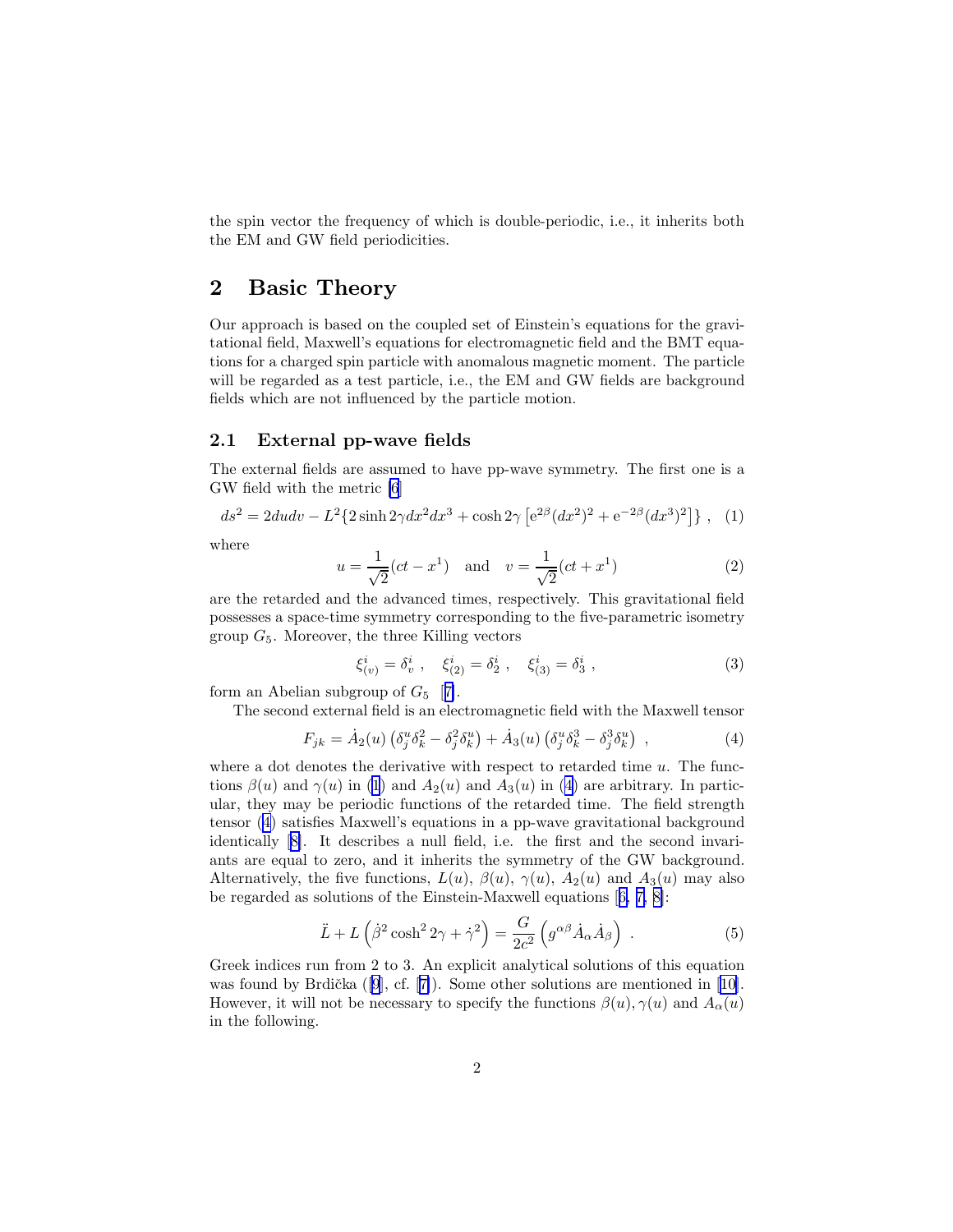#### <span id="page-2-0"></span>2.2 BMT equations

The BMT model relies on the set of equations:

$$
\frac{DU^i}{D\tau} = \frac{e}{mc^2} F^i_{\cdot k} U^k \;, \tag{6}
$$

$$
\frac{DS^{i}}{D\tau} = \frac{e}{mc^{2}} \left[ \frac{g}{2} F_{k}^{i} S^{k} + \left( \frac{g}{2} - 1 \right) U^{i} F_{kl} S^{k} U^{l} \right] . \tag{7}
$$

Here,  $U^i$  is the particle four-velocity vector,  $S^i$  is the spin four-vector, dual to the spin-tensor  $S_{lm}$ ,

$$
S^i \equiv \frac{1}{2} \epsilon^{iklm} U_k S_{lm} . \tag{8}
$$

The symbol  $D$  denotes the covariant differential,  $e$  is the charge of the particle,  $m$  is its mass,  $c$  is the velocity of light and  $g$  is the gyromagnetic ratio. An anomalous magnetic moment is characterized by  $\frac{g}{2} \neq 1$ .

Equation (6) is the standard equation of motion for a charged particle in a Lorentz force field. The particle motion does not depend on the spin. Equation (7) describes the spin precession. Equations (6) and (7) imply that  $U^iS_i$ is constant. Orthogonality of the spin and the four-velocity requires  $U^i S_i = 0$ . We will start our analysis by integrating (6) since this equation is decoupled.

# 3 Four-velocity vector

Since the Lorentz force is orthogonal to particle four-velocity, the first quadratic integral of the system (6) is

$$
g^{ik}U_iU_k = \text{const} \equiv 1 \tag{9}
$$

This relation may be solved for the  $U_u$  component of the particle four-velocity,

$$
U_u = \frac{1}{2U_v} \left[ 1 - g^{\alpha\sigma}(u) \ U_\alpha U_\sigma \right] \,, \tag{10}
$$

where  $\alpha, \sigma = 2, 3$ . Since the GW field is characterized by a covariantly constant null Killing vector  $\xi_{(v)}^i = \delta_v^i$ , and since  $F_{ik}\xi_{(v)}^i = 0$ , the contraction of the four-velocity $U_i$  with  $\xi^i_{(v)}$  is an integral of motion (see e.g. [[6\]](#page-7-0)):

$$
\xi_{(v)}^i U_i = U_v = C_v = \text{const} \tag{11}
$$

With the help of

$$
\frac{du}{d\tau} = U^u = U_v = C_v , \qquad (12)
$$

we get the linear relation

$$
\tau = \tau_0 + \frac{u}{C_v} \qquad (C_v \neq 0) , \qquad (13)
$$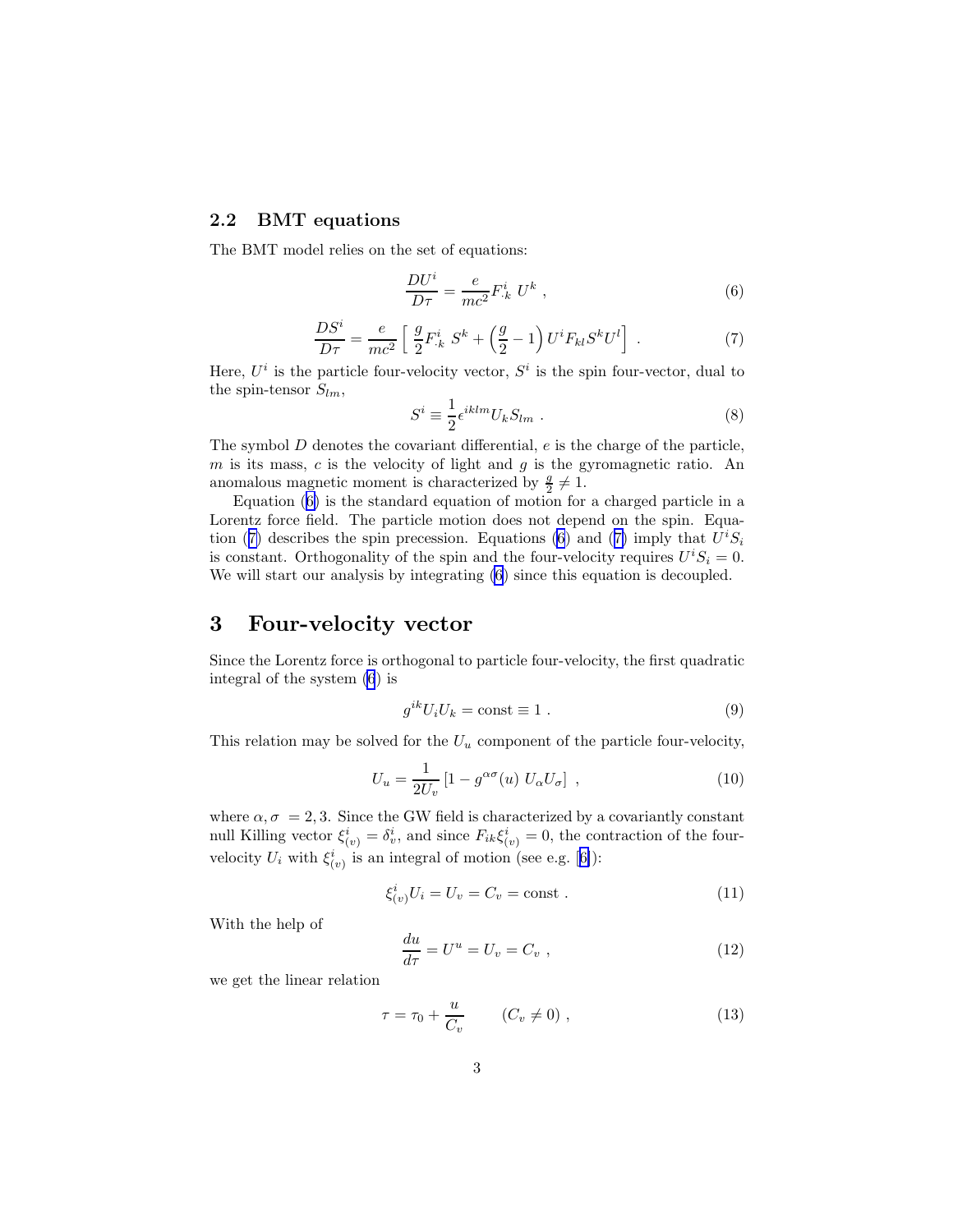<span id="page-3-0"></span>which may be used to reparametrize the remaining equations. For the transverse components of the four-velocity vector we have

$$
\frac{dU_{\alpha}}{du} = \frac{e}{mc^2} F_{\alpha u} \ . \tag{14}
$$

Using the Maxwell tensor [\(4](#page-1-0)), we obtain immediately

$$
U_{\alpha}(u) = C_{\alpha} - \frac{e}{mc^2} A_{\alpha}(u) . \qquad (15)
$$

The transverse components of the four-velocity depend on  $u$  via the vector potential. In particular, for an oscillating field these components oscillate with the EM wave frequency.

# 4 Spin four-vector

As already mentioned, the equations [\(6](#page-2-0)) and [\(7](#page-2-0)) admit  $U_iS^i = 0$  as an integral of motion. This can be used to express the  $u$ -component of the spin four-covector  $S_i$  in terms of  $S_v$ ,  $S_\alpha$  and  $U^i$ :

$$
S_u = -\frac{1}{C_v} \left[ g^{\alpha \sigma} U_\alpha S_\sigma + U_u S_v \right] . \tag{16}
$$

Asecond integral of motion is  $S_i S^i = \text{const}$  [[1\]](#page-7-0).

## 4.1 General case

With the reparametrization [\(13\)](#page-2-0) the equations for  $S_{\alpha}$  and  $S_{\nu}$  are

$$
\dot{S}_{\alpha} = \frac{1}{2} g^{\sigma \rho} \dot{g}_{\rho \alpha} \left( S_{\sigma} - U_{\sigma} \frac{S_{v}}{C_{v}} \right) + \frac{e}{mc^2 C_{v}} \left[ \frac{g}{2} F_{\alpha k} \ S^{k} + \left( \frac{g}{2} - 1 \right) U_{\alpha} F_{k l} S^{k} U^{l} \right],
$$
\n(17)

and

$$
\dot{S}_v = \left(\frac{g}{2} - 1\right) \frac{e}{mc^2} F_{kl} S^k U^l \,, \tag{18}
$$

respectively. After the substitution

$$
S_{\alpha} = \frac{1}{C_v} \left( X_{\alpha} + S_v U_{\alpha} \right) , \qquad (19)
$$

by which we separate the degrees of freedom which are proportional to the four-velocity, we obtain

$$
\dot{X}_{\alpha} = \frac{1}{2} g^{\sigma \rho} \dot{g}_{\rho \alpha} X_{\sigma} - \chi S_{\nu} \dot{A}_{\alpha} , \qquad (20)
$$

and

$$
\dot{S}_v = -\chi \dot{A}_\alpha g^{\alpha\beta} X_\beta \tag{21}
$$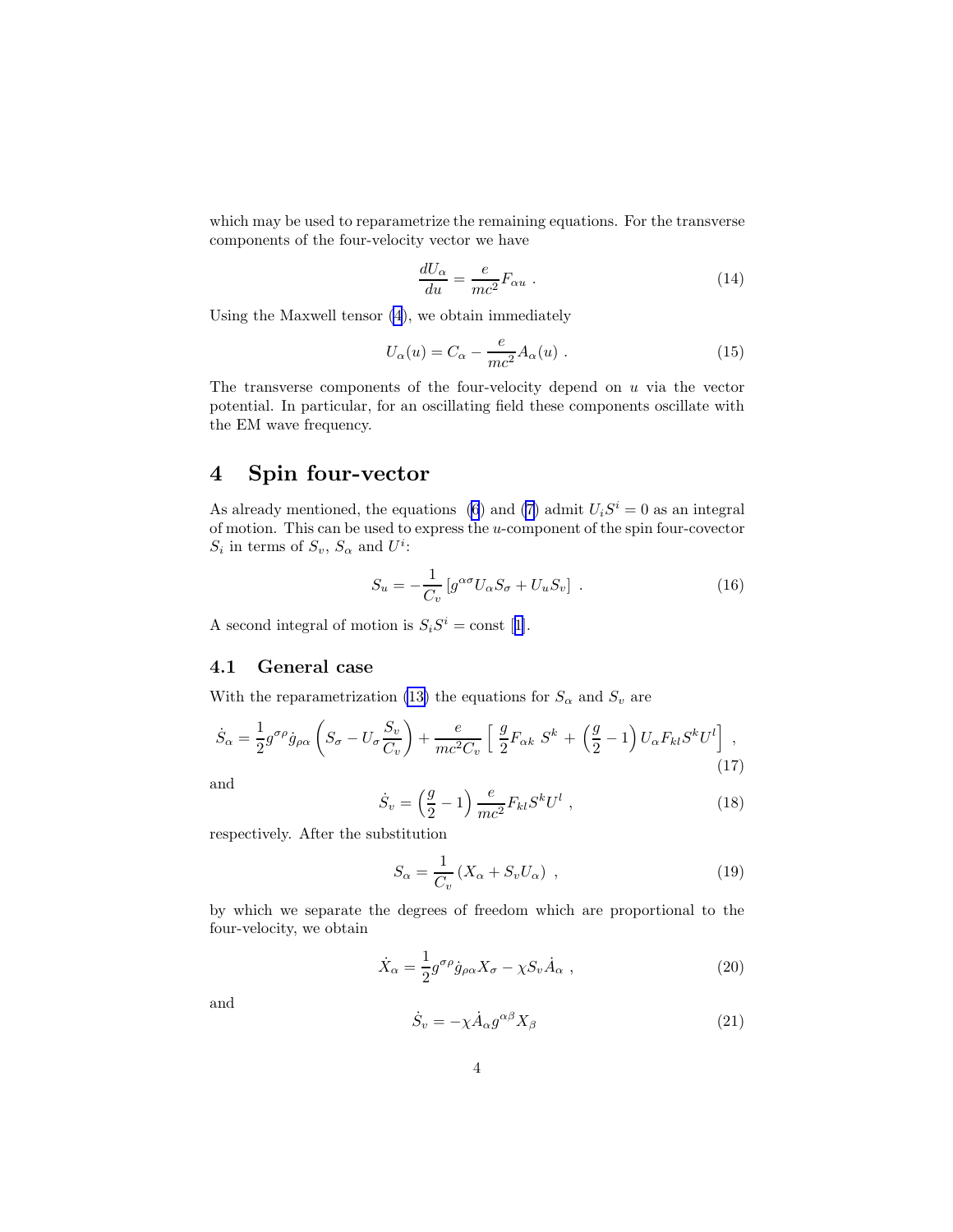<span id="page-4-0"></span>for the new set of variables. Here we have introduced the constant

$$
\chi \equiv \frac{e}{mc^2} \left( \frac{g}{2} - 1 \right) \,. \tag{22}
$$

Equation([20\)](#page-3-0) may be written in the matrix form

$$
\dot{\mathbf{X}} = \mathbf{B} \ \mathbf{X} - \chi S_v \dot{\mathbf{A}} \ , \tag{23}
$$

where **X** and  $\dot{\mathbf{A}}$  are column vectors and **B** is a two-dimensional matrix with the elements

$$
B_2^2 = \frac{\dot{L}}{L} + \cosh^2(2\gamma)\dot{\beta} ,
$$
  
\n
$$
B_3^3 = \frac{\dot{L}}{L} - \cosh^2(2\gamma)\dot{\beta} ,
$$
  
\n
$$
B_2^3 = e^{2\beta} \left[ \dot{\gamma} - \sinh(2\gamma) \cosh(2\gamma)\dot{\beta} \right] ,
$$
  
\n
$$
B_3^2 = e^{-2\beta} \left[ \dot{\gamma} + \sinh(2\gamma) \cosh(2\gamma)\dot{\beta} \right] .
$$
\n(24)

In order to simplify the system  $(23)$  we introduce the vector Y by

$$
\mathbf{X} = \mathbf{T} \cdot \mathbf{Y} \tag{25}
$$

where the two-dimensional matrix  $T$  is required to satisfy the differential equation

$$
\dot{\mathbf{T}} = \mathbf{B} \cdot \mathbf{T} . \tag{26}
$$

The physical background for the ansatz (25) is the expectation that the rotational part X itself may be decomposed into two different types of motion. The resulting equation for the new unknown column vector  $\mathbf Y$  is

$$
\dot{\mathbf{Y}} = -\chi S_v \mathbf{T}^{-1} \dot{\mathbf{A}} \ . \tag{27}
$$

Guided by previous experience for similar problems ([\[11](#page-7-0), [12](#page-7-0), [13](#page-7-0)]), we find that

$$
\mathbf{T} = L \cdot \begin{pmatrix} e^{\beta} & 0 \\ 0 & e^{-\beta} \end{pmatrix} \cdot \begin{pmatrix} \cosh \gamma & \sinh \gamma \\ \sinh \gamma & \cosh \gamma \end{pmatrix} \times \begin{pmatrix} \cos \psi & -\sin \psi \\ \sin \psi & \cos \psi \end{pmatrix} , \quad (28)
$$

where

$$
\psi \equiv \int_{0}^{u} \dot{\beta} \sinh 2\gamma du . \qquad (29)
$$

One can check by direct calculation that the matrix (28) indeed satisfies the equation (26). The structure of the third matrix on the right-hand side of (28) suggests the interpretation as a gravitationally induced rotation with a phase  $\psi(u)$  and a frequency  $\psi(u)$ . This motion is independent of the magnetic moment.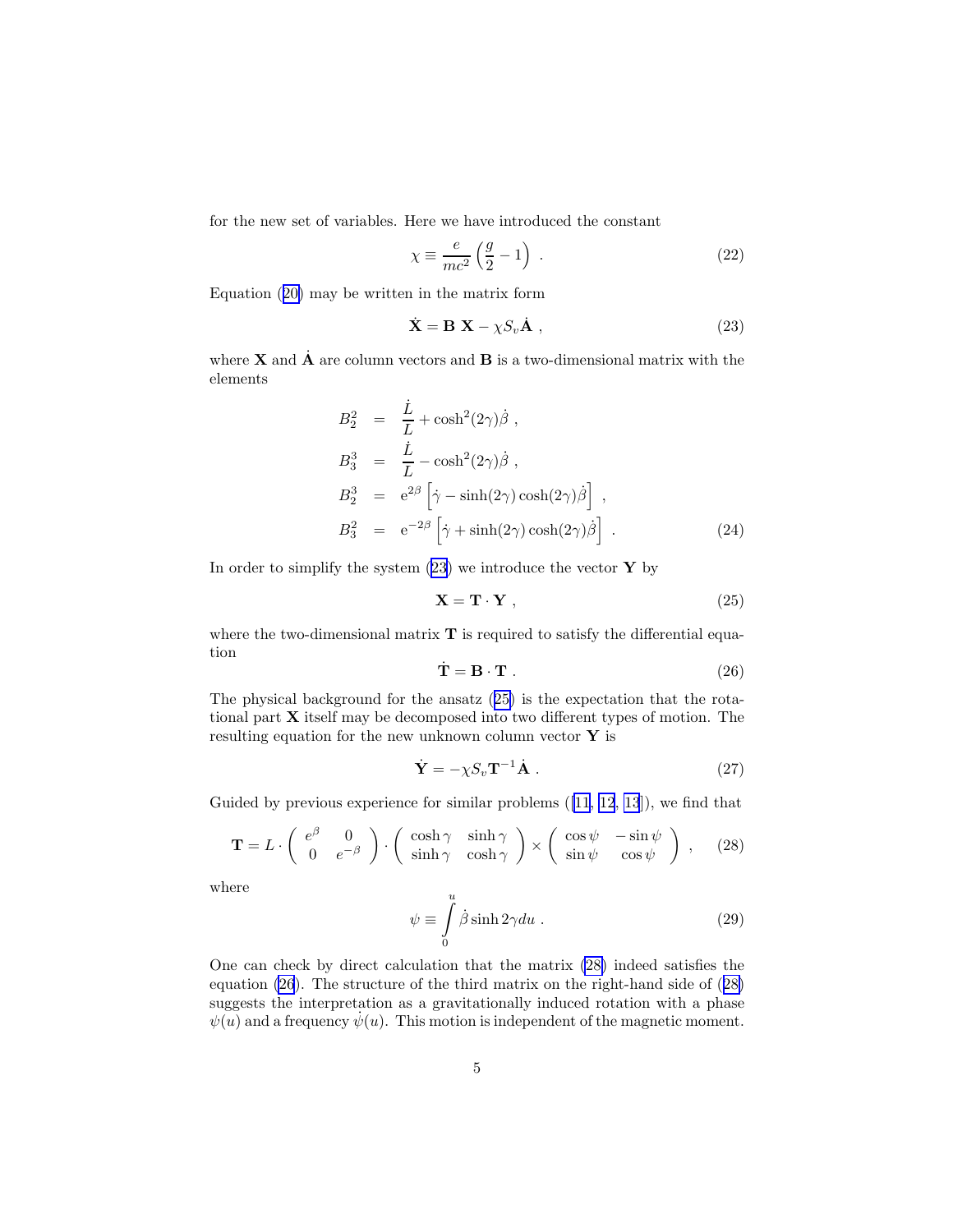<span id="page-5-0"></span>The determinants of each of the three two-dimensional matrices in [\(28\)](#page-4-0) are equal to one. In the absence of the GW field all of them are identical to the unity matrix and we have

$$
\mathbf{T}(0) = \mathbf{I} \equiv \begin{pmatrix} 1 & 0 \\ 0 & 1 \end{pmatrix} . \tag{30}
$$

Forthe polarization  $\gamma = 0$  the matrix **T** in ([28\)](#page-4-0) reduces to

$$
\mathbf{T}(u) = L \cdot \begin{pmatrix} e^{\beta} & 0 \\ 0 & e^{-\beta} \end{pmatrix} \qquad (\gamma = 0) . \tag{31}
$$

A corresponding simplification is obtained for the polarization  $\beta = 0$ . For polarizedGWs ( $\gamma = 0$  or  $\beta = 0$ ) the quantity  $\psi$  in ([29\)](#page-4-0) vanishes.

Ina next step we use **T** as given in ([28\)](#page-4-0) to integrate the equations for  $S_v$ ,  $Y_2$ and  $Y_2$ . After the substitution ([25\)](#page-4-0) the system ([18\)](#page-3-0) and [\(27](#page-4-0)) becomes

$$
\dot{S}_v = -\chi \dot{A}_\alpha g^{\alpha\beta} T^\delta_\beta \cdot Y_\delta \tag{32}
$$

$$
\dot{Y}_{\rho} = -\chi (T^{-1})^{\alpha}_{\rho} \dot{A}_{\alpha} \cdot S_{v} . \qquad (33)
$$

Introducing the new coefficients

$$
b_2 = \chi L^{-1} [\dot{A}_2 e^{-\beta} (\sin \psi \sinh \gamma - \cos \psi \cosh \gamma) + \dot{A}_3 e^{\beta} (\cos \psi \sinh \gamma - \sin \psi \cosh \gamma)],
$$
\n(34)

and

$$
b_3 = \chi L^{-1} [\dot{A}_2 e^{-\beta} (\cos \psi \sinh \gamma + \sin \psi \cosh \gamma) + \dot{A}_3 e^{\beta} (-\cos \psi \cosh \gamma - \sin \psi \sinh \gamma)],
$$
\n(35)

the equations (32) and (33) simplify to

$$
\dot{S}_v = -(b_2Y_2 + b_3Y_3),
$$
  
\n
$$
\dot{Y}_2 = b_2S_v,
$$
  
\n
$$
\dot{Y}_3 = b_3S_v.
$$
\n(36)

It is straightforward to check that there exists a quadratic integral

$$
Y_2^2 + Y_3^2 + S_v^2 = \text{const} \ . \tag{37}
$$

While for  $\chi = 0$ , equivalent to  $g = 2$ , one has  $b_2 = b_3 = 0$  and the quantities  $S_v$ ,  $Y_2$  and  $Y_2$  are separately conserved, an anomalous magnetic moment gives rise to a rotation which preserves only the combination (37).

This completes our general analysis of the BMT equations. We have decomposed the entire spin dynamics into a part proportional to the four-velocity (cf.([19\)](#page-3-0) with [\(15](#page-3-0))) and two rotations. The first rotation is described by the matrix T. It is purely gravitational and does not depend on the EM field. In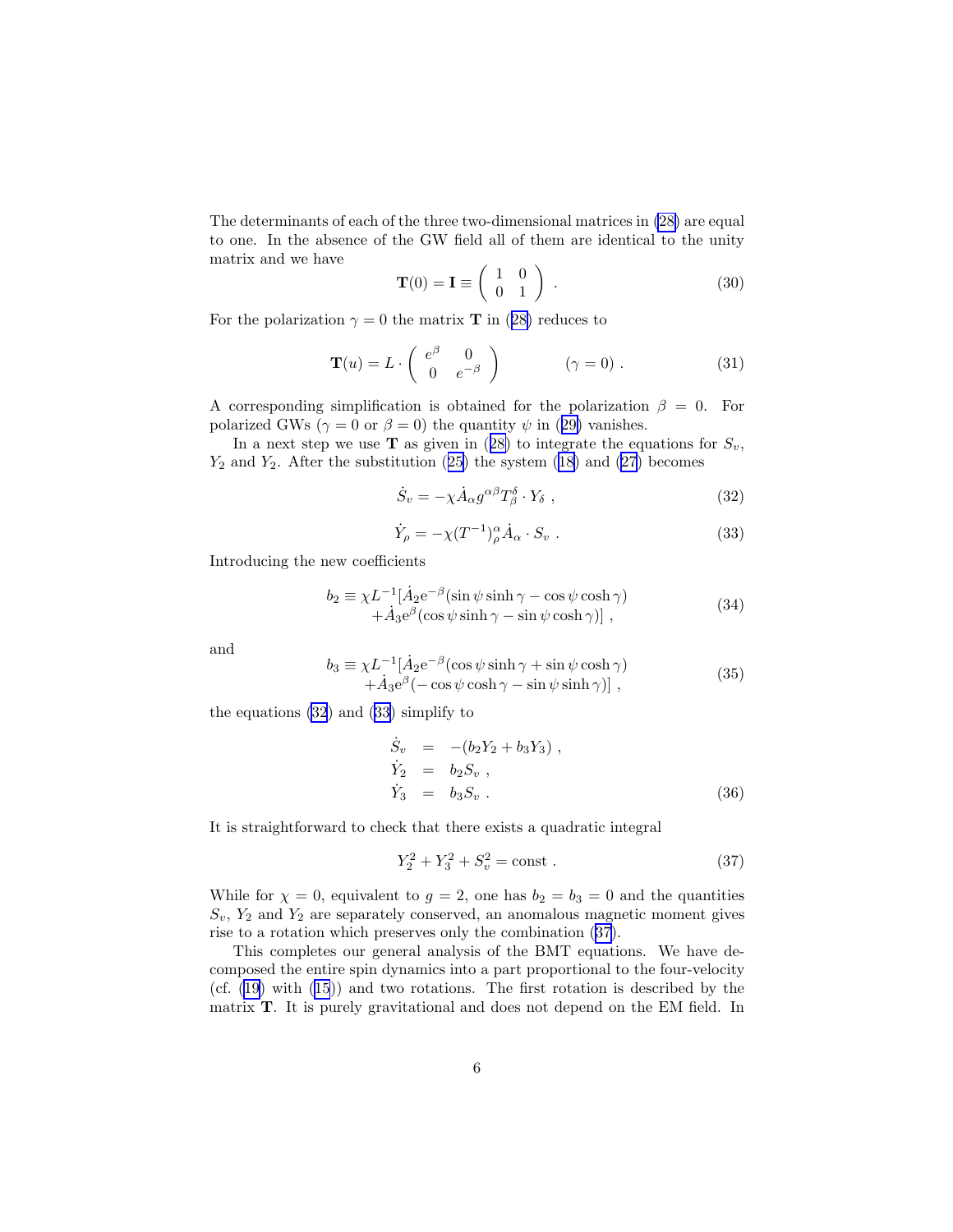<span id="page-6-0"></span>particular, it is independent of the magnetic momentum and it vanishes for polarized GWs. The second rotation is characterized by the equations ([34\)](#page-5-0)-([37\)](#page-5-0), which are the main results of the present paper. This motion is a result of the coupling of the anomalous magnetic moment to the EM field which is modulated by the GW field. In the absence of the GW and for  $\chi = 0$  the additional rotational degrees of freedom disappear and the dynamics reduces to (cf.([19\)](#page-3-0) with  $(15)$ 

$$
S_{\alpha}(u) - S_{\alpha}(0) = -\frac{eS_v(0)}{mc^2C_v}A_{\alpha}(u) ,
$$
 (38)

i.e., the spin inherits the u-dependence of the electromagnetic field. This type of motion is similar to the standard spin precession in an EM field, but there is an additional modulation with the frequency of the field. To obtain further insight, we will consider a two-dimensional example in the following subsection.

### 4.2 Two-dimensional motion

This model is based on three simplifications. Firstly, the GW is supposed to be polarized according to  $g_{23} = 0$ , i.e.,  $\gamma = 0$ . Secondly, for the electromagnetic field we assume a polarization  $A_3 = 0$ . Thirdly, we simplify the initial data such that  $U_3(0) = 0$  and  $S_3(0) = 0$ . These requirements guarantee that the components  $U_3(u)$  and  $S_3(u)$  remain zero during the particle evolution and therefore $X_3(u) = Y_3(u) \equiv 0$ . In this case the substitutions [\(19](#page-3-0)) and ([25\)](#page-4-0) correspond to

$$
Y_2(u) \equiv \frac{1}{L} e^{-\beta} (C_v S_2 - U_2 S_v) . \tag{39}
$$

The coupled variables  $Y_2(u)$  and  $S_v(u)$  satisfy the equations

$$
\dot{Y}_2 = -\Omega_A(u)S_v \quad \text{and} \quad \dot{S}_v = \Omega_A(u)Y_2 , \qquad (40)
$$

where  $\Omega_A(u)$  is given by

$$
\Omega_A(u) \equiv \chi \dot{A}_2 \ e^{-\beta} \ . \tag{41}
$$

The solution of the system (40) represents a two-dimensional rotation for which we explicitly obtain

$$
S_v(u) = (C_v E_2 - C_2 E_v) \sin \Phi + E_v \cos \Phi ,
$$
\n
$$
S_2(u) = E_2 \left[ \left( C_2 - \frac{e}{mc^2} A_2 \right) \sin \Phi + Le^{\beta} \cos \Phi \right]
$$
\n
$$
+ \frac{E_v}{C_v} \left( C_2 - \frac{e}{mc^2} A_2 \right) (\cos \Phi - C_2 \sin \Phi)
$$
\n
$$
- \frac{E_v}{C_v} \cdot Le^{\beta} [C_2 \cos \Phi + \sin \Phi] ,
$$
\n(43)

where  $\dot{\Phi} \equiv \Omega_A(u)$ . The quantity  $\Omega_A(u)$  plays the role of a time dependent frequency for the anomalous spin precession. If the vector potential  $A_2$  and the GW parameter  $\beta$  are periodic,  $\Omega_A$  will be double-periodic.